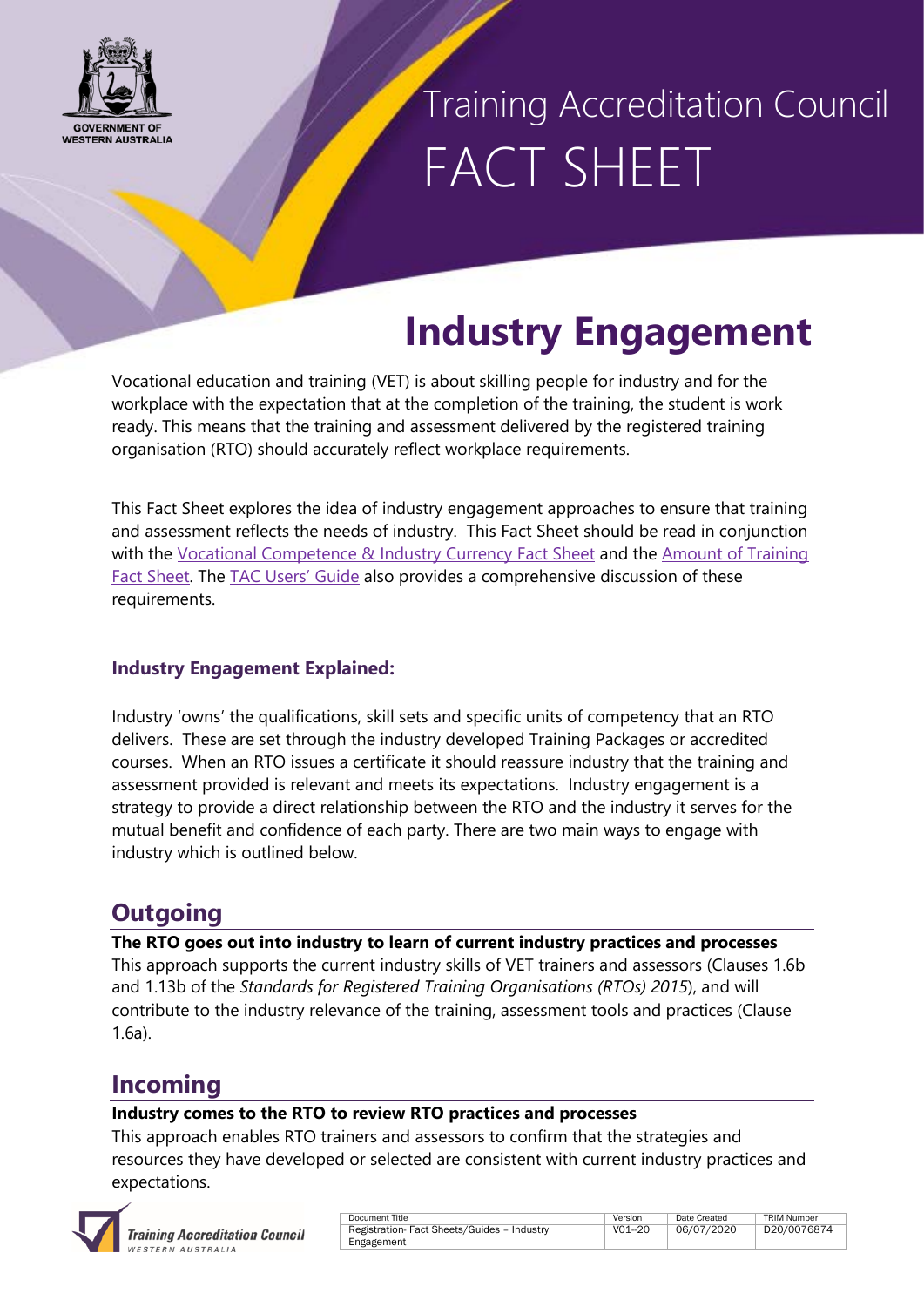# FACT SHEET

#### **Common misunderstandings, challenges, risks and compliance issues**

RTOs frequently ask industry representatives to read and review delivery and assessment plans and their assessment strategies and tools as a primary strategy for industry engagement. This is a great method for affirming industry relevant content but RTOs should be aware that most industry representatives do not have a VET background and should not be expected to be able to comment on VET specific requirements e.g. training package requirements.

Instead, engagement with industry representatives should be used to inform the RTO's delivery and assessment plans and their assessment strategies and tools to ensure they are relevant to the industry, reflect industry practices, are current and in line with legislation etc.

There is a common assumption that training and assessment staff of an enterprise RTO do not need to engage with the wider industry, and that their day-to-day dealings with a real workplace is sufficient. While it seems reasonable to expect that employees should only be trained in the ways of their employer, the qualifications are nationally recognised, so the training and assessment resources need to reflect the range of contexts that may apply nationally.

Most VET trainers have at some time worked within their industry, but such experience may be limited to certain contexts or involve out-of-date practices. The national qualifications they are delivering must reflect current practice over the broad scope of industry.

Finally, there is a frequently held view that reading industry journals and participating in industry forums provides a sufficient basis for industry engagement on its own. These sources are at 'arm's length' and are not an adequate substitute for direct, personal observation and participation in real workplaces. They can form one part of your RTO's approach to industry engagement.

#### **Suggestions for Compliance**

Industry expectations are reflected in training packages or accredited courses. These products are written by industry representatives to define the current skills and knowledge required for safe and productive employment.

Direct industry engagement can be achieved through observation and participation in a range of workplaces that utilise the competencies being delivered and assessed. This could involve a schedule of visits to observe current workplace practice of experienced workers or trainees. For example while observing a trainee at a workplace, you could use this opportunity to have a conversation with industry experts to assess if the current practices of the RTO align accordingly with industry.

In order to contribute to the range of strategies required under Clause 1.6, and learn of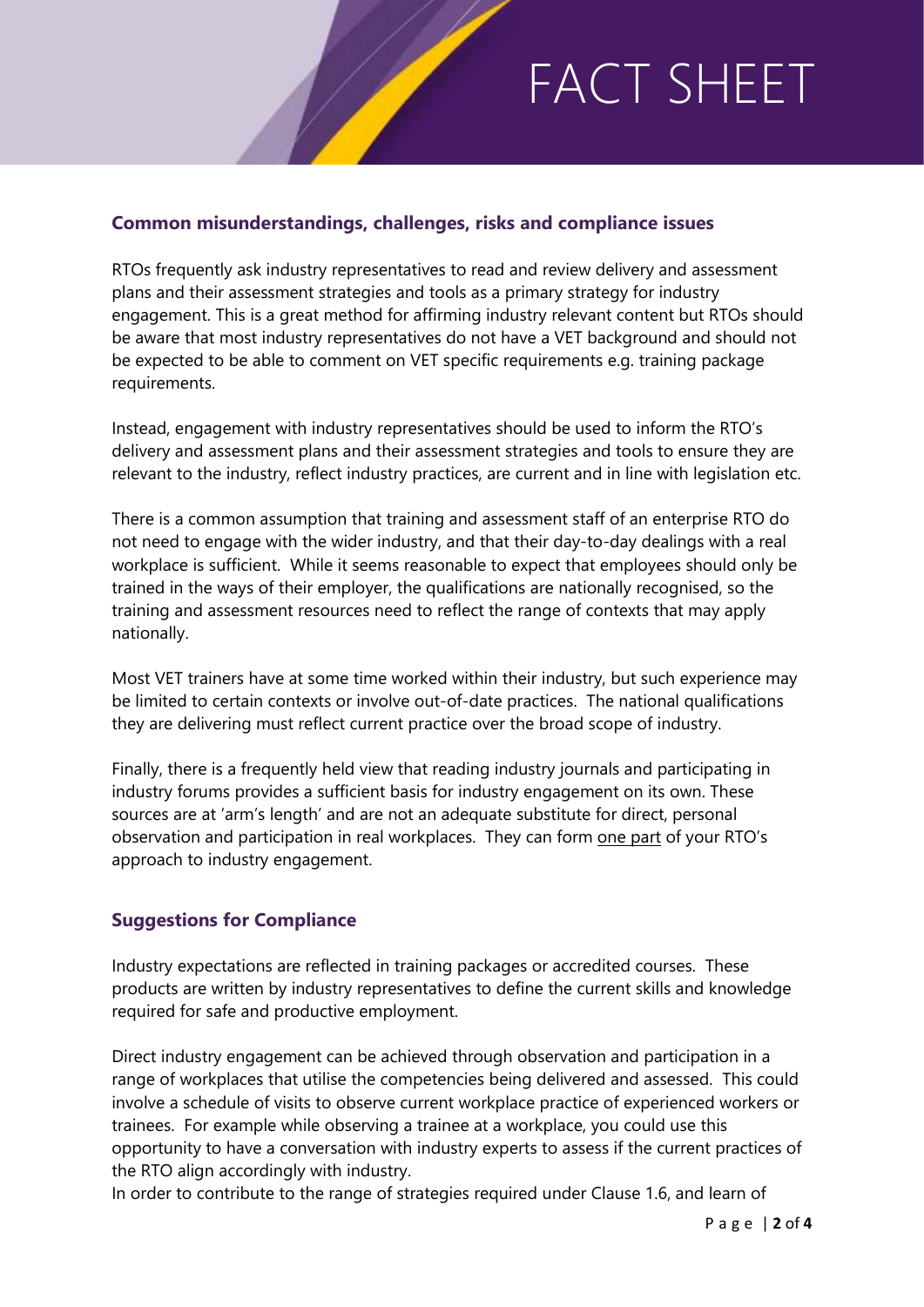# FACT SHEET

industry practice beyond the RTO's immediate location, you may wish to consider reading industry journals, participating in web conferences, undertaking product training, sharing with RTOs in other regions and contributing to the national discussion.

Finally, RTOs need to invite representatives from industry to review and reflect on their training and assessment resources. As they are not likely to be qualified trainers and assessors or be familiar with the Standards for RTOs, the focus should be on whether the content faithfully and adequately reflects the reality of current industry processes and practices.

#### **Industry engagement should involve a combination of the following strategies:**

- accurate application of the training package requirements;
- observation of a wide range of workplaces;
- reading industry journals;
- participating in industry forums or conferences;
- undertaking product training;
- sharing observations and resources with RTOs in other locations; and
- contributing to the national discussion on industry standards.

Based on the findings of the industry engagement, the RTO should use the information gathered through the engagement process to:

- design strategies for training and assessment;
- select suitable resources for delivery and assessment;
- assure the relevance of the RTOs practices; and
- assure the industry currency of trainers and assessors knowledge and skills.

#### **How to meet compliance**

Evidence that could be provided at audit that demonstrates industry engagement has occurred could include: plans for industry engagement; industry personnel consulted; minutes of meetings; records of interviews; narratives of worksite visits; feedback from industry; and improvements to training and assessment resources. RTOs will also need to be able to show evidence on how this industry engagement has informed their current practices.

Industry consultation may also impact on the **amount of training** your RTO determines is appropriate for a learner group. More information on this is available in the Amount of [Training Fact Sheet.](http://www.tac.wa.gov.au/StandardsRTOs2015/Pages/Fact%20Sheets/Fact-sheets.aspx)

Ultimately the effectiveness of industry consultation will be revealed through the quality of an RTO's training and assessment products.